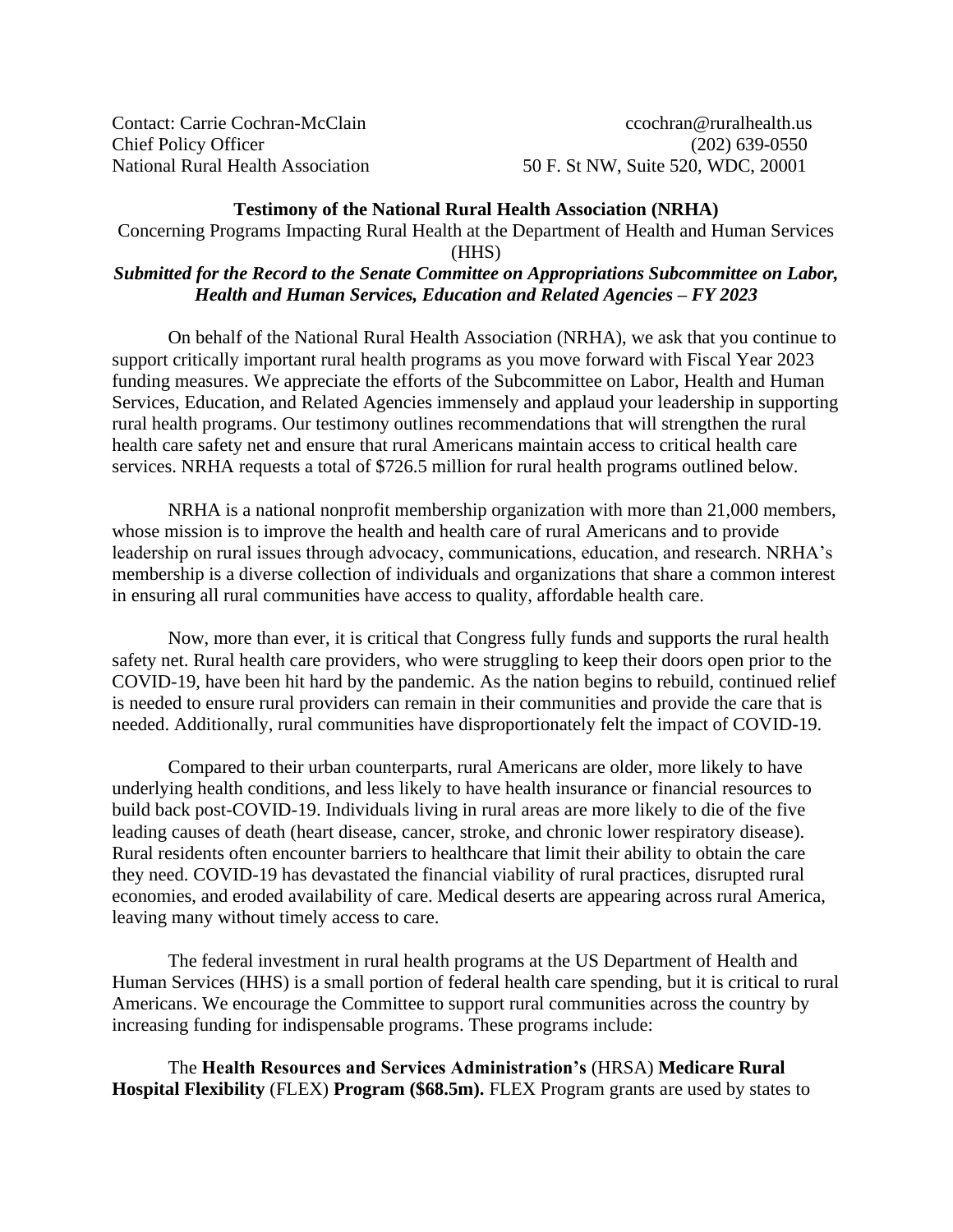implement specific rural strategies to ensure access to primary care in rural communities. Utilization of these grants is the most effective way to provide relief and resources to rural areas that have been severely impacted by COVID-19. These grants allow flexibility, targeted funding, and rapid distribution. This extraordinarily successful grant program can be used by hospitals to procure needed equipment, expand telehealth, and establish rural-specific pandemic recovery plans. Critical Access Hospitals (CAH) provide essential services to their communities, and their continued viability supports access to care and the health of the rural economy.

HRSA's **Rural Maternal and Obstetric Management Strategies (RMOMS) Program (\$15m)** to enhance maternity and obstetric care in rural communities. This includes \$10 million for Rural Obstetric Network Grants under Section 330A-2 of the Public Health Service grant and \$5 million for the Rural Maternal and Obstetric Care Training Demonstration. The Committee encourages HRSA to ensure that rural and Critical Access Hospitals, Rural Emergency Hospitals, Federally Qualified Health Centers or Rural Health Clinics are included in the funded networks. The Committee also encourages HRSA to consider the broad range of health care professions be included in the training demonstration.

HRSA's **Rural Residency Planning and Development Program (\$13m).** Workforce shortages have been identified by rural providers as one of the greatest challenges throughout, and coming out of, the COVID-19 pandemic. Expanding this program helps to increase the number of rural residency training programs and subsequently the number of physicians choosing to practice in rural areas. For the purposes of this program, rural residencies are allopathic and osteopathic physician residency training programs that primarily train in rural communities.

HRSA's **Rural Health Care Services Outreach, Network and Quality Improvement Grants** (Outreach programs) (**\$90m)** to improve rural community health by focusing on quality improvement, increasing health care access, coordination of care, and integration of services. The Outreach Grant Program funds critical community-based projects to increase access to care in rural communities, and Network Development Grants address the financial challenges of working with underserved rural communities. These grants can be targeted for specific pandemic needs, such as outreach and enrollment for COVID-19 vaccine. Additionally, these programs have the flexibility to focus on community-specific outreach and have an excellent track record of improving population health. More than 2 million people have benefited from Outreach programs, and more than 85% of funded programs continue to deliver services after grants have ended.

HRSA's **Rural Health Research and Policy Development Program (\$13m)** program is used to support the Federal Office of Rural Health Policy (FORHP) in advising the Secretary on rural health issues, conducting research on rural health, and providing support for grants that enhance health care delivery in rural communities. The program provides critical data and policy on rural access to care, the viability of rural hospitals, and availability of the rural health workforce.

HRSA's **State Offices of Rural Health (\$14m)**, located in all 50 states, help their rural communities build health care delivery systems. They accomplish this mission by collecting and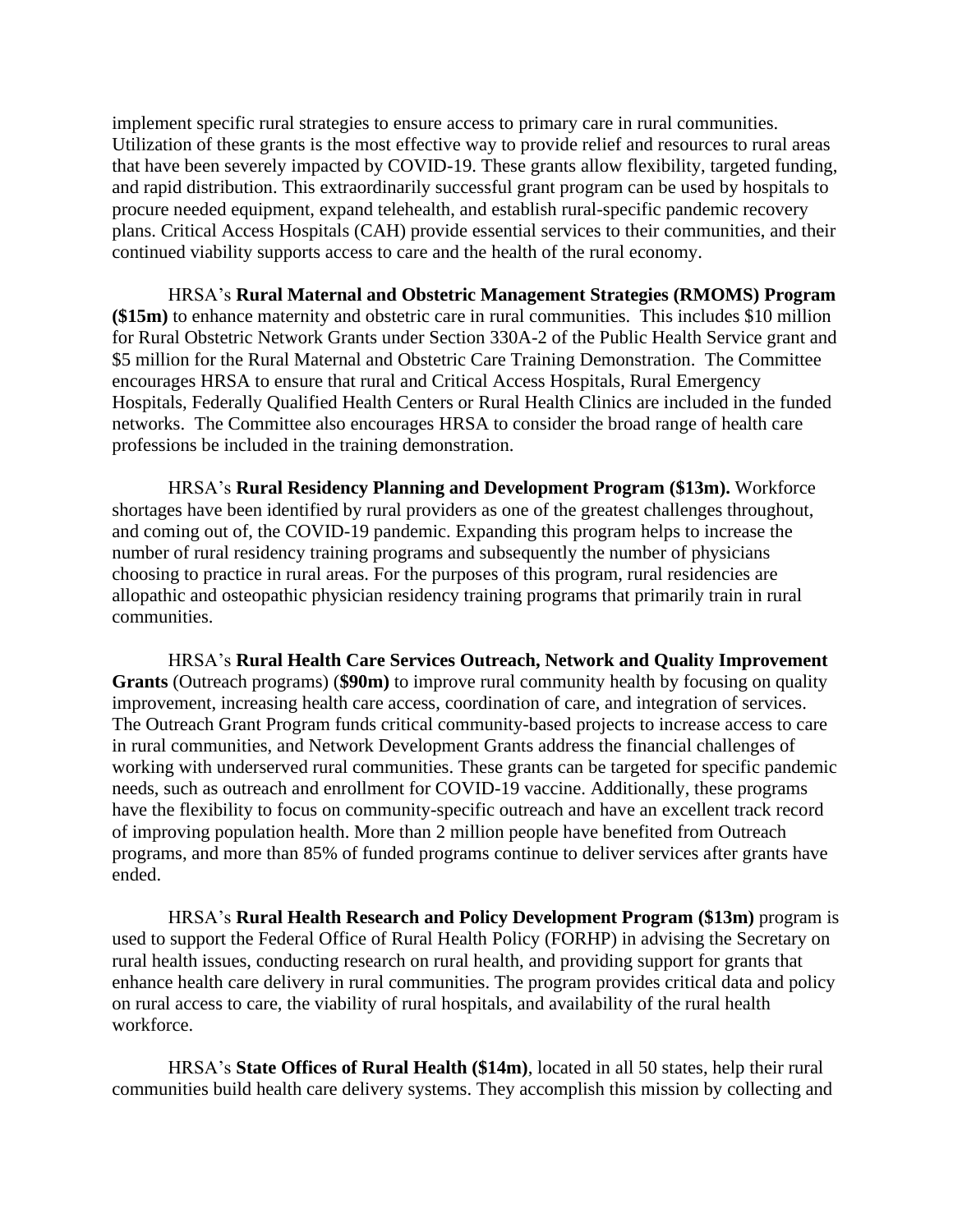disseminating information, providing technical assistance, helping to coordinate state rural health interests state, and by supporting efforts to improve recruitment of health professionals.

The **Rural Health Clinic (RHC) Behavioral Health Initiative (\$10m).** The COVID-19 pandemic has exacerbated and underscored behavioral health challenges facing rural communities. Fully funding the President's request for this initiative would be crucial for addressing the mental health needs in rural areas.

**Telehealth (\$44m)** funding for the HHS Office for the Advancement of Telehealth, including the Telehealth Network Grant Program, promotes the effective use of technologies to improve access to health services and to provide distance education for health professionals. NRHA calls on Congress to enhance the HHS Office for the Advancement of Telehealth authority to: advise the secretary on telehealth issues; create and staff an HHS Telehealth Advisory Committee; and administer grants, cooperative agreements, and contracts.

HRSA's **Rural Communities Opioid Response Program** (RCORP) **(\$165m)** initiative aims to reduce the morbidity and mortality associated with substance use disorder (SUD), including opioid use disorder (OUD), in high-risk rural communities by providing funding and technical assistance to multi-sector consortia to enable them to identify and address OUD prevention, treatment, and recovery needs at the community, county, state, and/or regional levels.

HRSA's **340B Drug Pricing Program and Office of Pharmacy Affairs (\$17m).** The 340B program allows eligible rural health care organizations serving uninsured and low-income patients to purchase drugs at deeply discounted prices. 340B-eligible hospitals are indispensable parts of the rural health safety net and help rural patients receive the essential drugs and care that they require.

HRSA's **National Health Service Corps (\$210m)** supports qualified health care providers that are dedicated to working in underserved areas by providing scholarship and loanrepayment programs for those serving medically underserved communities and populations with health professional shortages and/or high unmet needs for health services.

HRSA's **Area Health Education Centers (AHEC) (\$67m)** Program develops and enhances education and training networks within communities, academic institutions, and community-based organizations. AHECs develop and maintain a diverse health care workforce, aim to broaden the distribution of the health workforce, and invest in interprofessional networks that address social determinants of health.

Additionally, NRHA urges Congress to **establish an Office of Rural Health within the Centers for Disease Control and Prevention** (CDC) (\$10m annually) to strengthen programs serving the rural health safety net. Given known rural health disparities, coupled with the devastation of the COVID-19 pandemic, it is critical for CDC to facilitate coordination with rural communities directly and serve as a direct resource for rural providers and patients. This Office would play an important role in leading and coordinating activities designed to improve the health of rural Americans.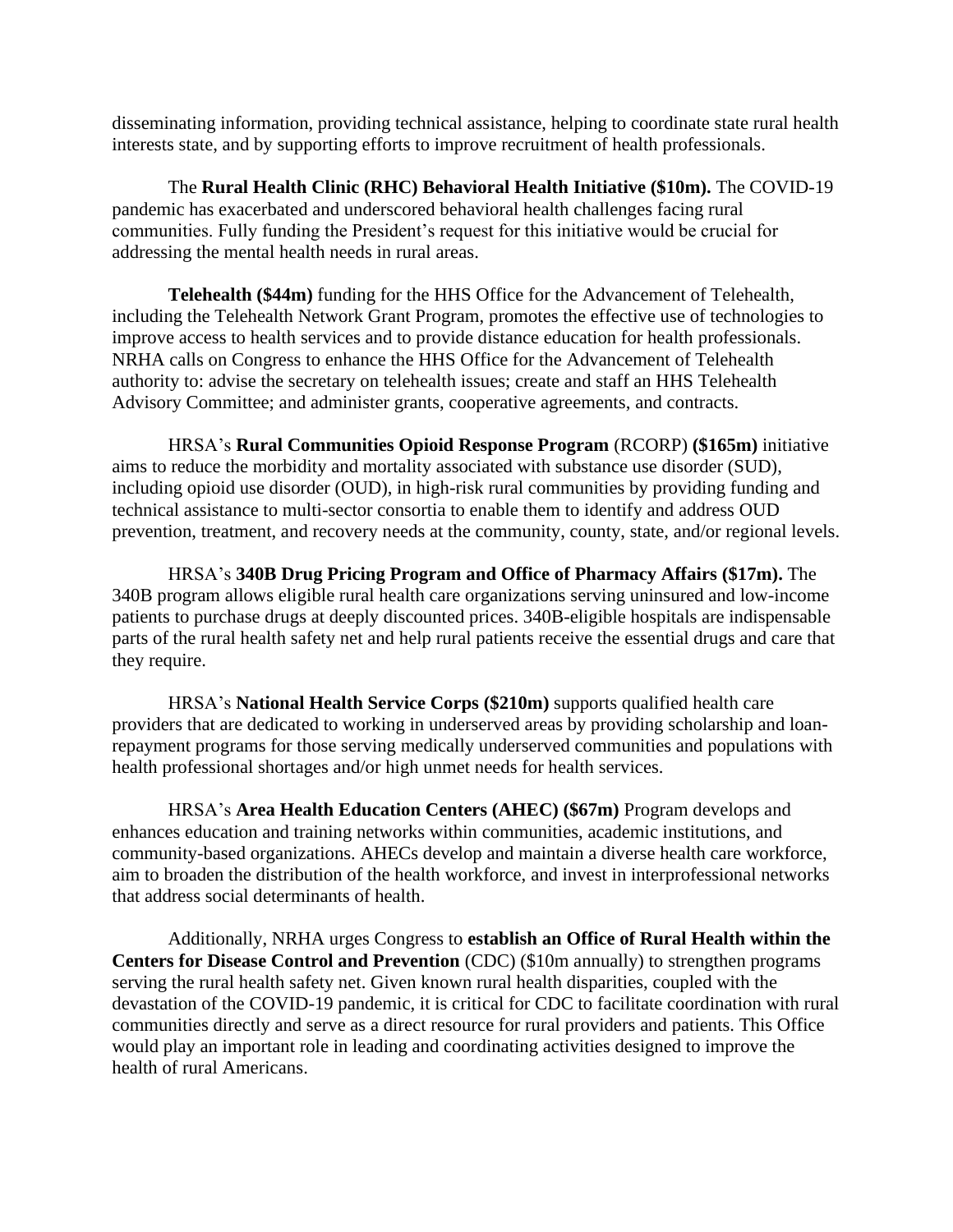NRHA is grateful for your support in recognizing the need for providing a sound future for the delivery of rural health care. We hope you will continue to support the millions of Americans in rural and underserved areas by acknowledging and considering these funding priorities.

| <b>Protect the Rural Health Care Safety Net</b><br><b>NRHA FY 2023 Request (dollars in millions)</b> |                                       |                           |                                                |  |
|------------------------------------------------------------------------------------------------------|---------------------------------------|---------------------------|------------------------------------------------|--|
| <b>Discretionary Funding Program</b>                                                                 | <b>FY 2021</b><br><b>Omnibus</b>      | FY 2022<br><b>Omnibus</b> | <b>NRHA</b><br><b>FY2023</b><br><b>Request</b> |  |
| <b>Federal Office of Rural Health Policy Programs</b>                                                |                                       |                           |                                                |  |
| <b>Rural Hospital Flexibility Grants</b>                                                             | 55.6                                  | 62                        | 68.5                                           |  |
| Rural Maternity & Obstetrics<br><b>Management Strategies Program</b>                                 | 5                                     | 6                         | 15                                             |  |
| Rural Residency Planning &<br>Development                                                            | 10                                    | 10.5                      | 13                                             |  |
| Rural Health Care Services Outreach,<br>Network & Quality Improvement Grants                         | 82.5                                  | 86                        | 90                                             |  |
| Rural Health Research & Policy<br>Development                                                        | 11.1                                  | 11.1                      | 13                                             |  |
| <b>State Offices of Rural Health</b>                                                                 | 12.5                                  | 12.5                      | 14                                             |  |
| Telehealth                                                                                           | 34                                    | 36                        | 44                                             |  |
| <b>Rural Communities Opioid Response</b>                                                             | 110                                   | 135                       | 165                                            |  |
| 340B Drug Pricing Program and Office of<br><b>Pharmacy Affairs</b>                                   | 10                                    | 11                        | 17                                             |  |
|                                                                                                      | <b>HRSA Health Workforce Programs</b> |                           |                                                |  |
| <b>National Health Service Corps</b>                                                                 | 144                                   | 122                       | 210                                            |  |
| <b>Area Health Education Centers</b>                                                                 | 43.3                                  | 45                        | 67                                             |  |
| <b>Centers for Medicare and Medicaid Services</b>                                                    |                                       |                           |                                                |  |
| Rural Health Clinic Behavioral Health<br>Initiative                                                  |                                       |                           | 10                                             |  |